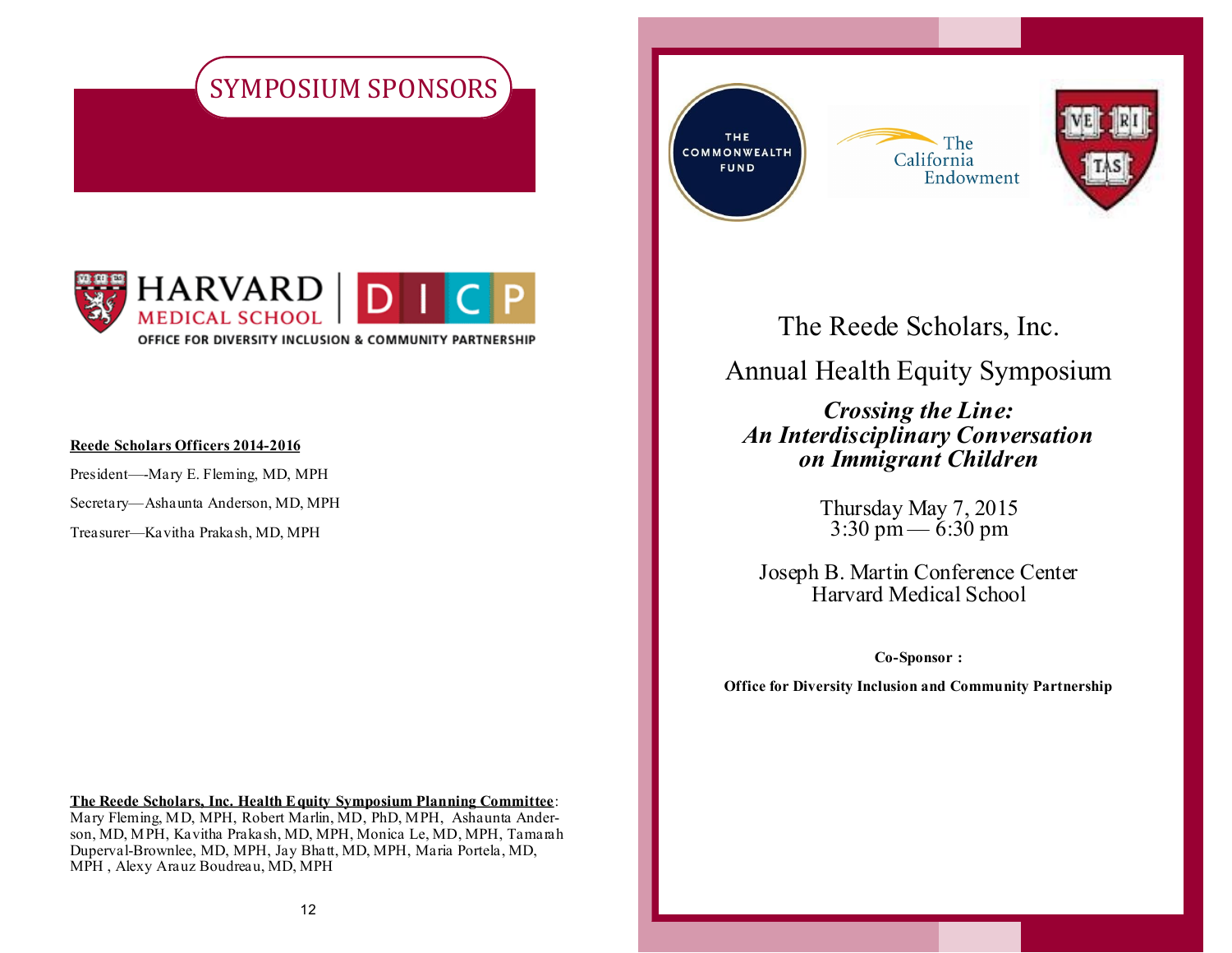## SYMPOSIUM NOTES

 $\frac{1}{2}$  ,  $\frac{1}{2}$  ,  $\frac{1}{2}$  ,  $\frac{1}{2}$  ,  $\frac{1}{2}$  ,  $\frac{1}{2}$  ,  $\frac{1}{2}$  ,  $\frac{1}{2}$  ,  $\frac{1}{2}$  ,  $\frac{1}{2}$  ,  $\frac{1}{2}$  ,  $\frac{1}{2}$  ,  $\frac{1}{2}$  ,  $\frac{1}{2}$  ,  $\frac{1}{2}$  ,  $\frac{1}{2}$  ,  $\frac{1}{2}$  ,  $\frac{1}{2}$  ,  $\frac{1$ \_\_\_\_\_\_\_\_\_\_\_\_\_\_\_\_\_\_\_\_\_\_\_\_\_\_\_\_\_\_\_\_\_\_\_\_\_\_\_\_\_\_\_\_\_\_\_\_\_\_\_\_\_\_  $\frac{1}{2}$  ,  $\frac{1}{2}$  ,  $\frac{1}{2}$  ,  $\frac{1}{2}$  ,  $\frac{1}{2}$  ,  $\frac{1}{2}$  ,  $\frac{1}{2}$  ,  $\frac{1}{2}$  ,  $\frac{1}{2}$  ,  $\frac{1}{2}$  ,  $\frac{1}{2}$  ,  $\frac{1}{2}$  ,  $\frac{1}{2}$  ,  $\frac{1}{2}$  ,  $\frac{1}{2}$  ,  $\frac{1}{2}$  ,  $\frac{1}{2}$  ,  $\frac{1}{2}$  ,  $\frac{1$ \_\_\_\_\_\_\_\_\_\_\_\_\_\_\_\_\_\_\_\_\_\_\_\_\_\_\_\_\_\_\_\_\_\_\_\_\_\_\_\_\_\_\_\_\_\_\_\_\_\_\_\_\_\_  $\frac{1}{2}$  ,  $\frac{1}{2}$  ,  $\frac{1}{2}$  ,  $\frac{1}{2}$  ,  $\frac{1}{2}$  ,  $\frac{1}{2}$  ,  $\frac{1}{2}$  ,  $\frac{1}{2}$  ,  $\frac{1}{2}$  ,  $\frac{1}{2}$  ,  $\frac{1}{2}$  ,  $\frac{1}{2}$  ,  $\frac{1}{2}$  ,  $\frac{1}{2}$  ,  $\frac{1}{2}$  ,  $\frac{1}{2}$  ,  $\frac{1}{2}$  ,  $\frac{1}{2}$  ,  $\frac{1$  $\frac{1}{2}$  ,  $\frac{1}{2}$  ,  $\frac{1}{2}$  ,  $\frac{1}{2}$  ,  $\frac{1}{2}$  ,  $\frac{1}{2}$  ,  $\frac{1}{2}$  ,  $\frac{1}{2}$  ,  $\frac{1}{2}$  ,  $\frac{1}{2}$  ,  $\frac{1}{2}$  ,  $\frac{1}{2}$  ,  $\frac{1}{2}$  ,  $\frac{1}{2}$  ,  $\frac{1}{2}$  ,  $\frac{1}{2}$  ,  $\frac{1}{2}$  ,  $\frac{1}{2}$  ,  $\frac{1$ \_\_\_\_\_\_\_\_\_\_\_\_\_\_\_\_\_\_\_\_\_\_\_\_\_\_\_\_\_\_\_\_\_\_\_\_\_\_\_\_\_\_\_\_\_\_\_\_\_\_\_\_\_\_  $\frac{1}{2}$  ,  $\frac{1}{2}$  ,  $\frac{1}{2}$  ,  $\frac{1}{2}$  ,  $\frac{1}{2}$  ,  $\frac{1}{2}$  ,  $\frac{1}{2}$  ,  $\frac{1}{2}$  ,  $\frac{1}{2}$  ,  $\frac{1}{2}$  ,  $\frac{1}{2}$  ,  $\frac{1}{2}$  ,  $\frac{1}{2}$  ,  $\frac{1}{2}$  ,  $\frac{1}{2}$  ,  $\frac{1}{2}$  ,  $\frac{1}{2}$  ,  $\frac{1}{2}$  ,  $\frac{1$ \_\_\_\_\_\_\_\_\_\_\_\_\_\_\_\_\_\_\_\_\_\_\_\_\_\_\_\_\_\_\_\_\_\_\_\_\_\_\_\_\_\_\_\_\_\_\_\_\_\_\_\_\_\_  $\frac{1}{2}$  ,  $\frac{1}{2}$  ,  $\frac{1}{2}$  ,  $\frac{1}{2}$  ,  $\frac{1}{2}$  ,  $\frac{1}{2}$  ,  $\frac{1}{2}$  ,  $\frac{1}{2}$  ,  $\frac{1}{2}$  ,  $\frac{1}{2}$  ,  $\frac{1}{2}$  ,  $\frac{1}{2}$  ,  $\frac{1}{2}$  ,  $\frac{1}{2}$  ,  $\frac{1}{2}$  ,  $\frac{1}{2}$  ,  $\frac{1}{2}$  ,  $\frac{1}{2}$  ,  $\frac{1$ \_\_\_\_\_\_\_\_\_\_\_\_\_\_\_\_\_\_\_\_\_\_\_\_\_\_\_\_\_\_\_\_\_\_\_\_\_\_\_\_\_\_\_\_\_\_\_\_\_\_\_\_\_\_  $\frac{1}{2}$  ,  $\frac{1}{2}$  ,  $\frac{1}{2}$  ,  $\frac{1}{2}$  ,  $\frac{1}{2}$  ,  $\frac{1}{2}$  ,  $\frac{1}{2}$  ,  $\frac{1}{2}$  ,  $\frac{1}{2}$  ,  $\frac{1}{2}$  ,  $\frac{1}{2}$  ,  $\frac{1}{2}$  ,  $\frac{1}{2}$  ,  $\frac{1}{2}$  ,  $\frac{1}{2}$  ,  $\frac{1}{2}$  ,  $\frac{1}{2}$  ,  $\frac{1}{2}$  ,  $\frac{1$  $\frac{1}{2}$  ,  $\frac{1}{2}$  ,  $\frac{1}{2}$  ,  $\frac{1}{2}$  ,  $\frac{1}{2}$  ,  $\frac{1}{2}$  ,  $\frac{1}{2}$  ,  $\frac{1}{2}$  ,  $\frac{1}{2}$  ,  $\frac{1}{2}$  ,  $\frac{1}{2}$  ,  $\frac{1}{2}$  ,  $\frac{1}{2}$  ,  $\frac{1}{2}$  ,  $\frac{1}{2}$  ,  $\frac{1}{2}$  ,  $\frac{1}{2}$  ,  $\frac{1}{2}$  ,  $\frac{1$ \_\_\_\_\_\_\_\_\_\_\_\_\_\_\_\_\_\_\_\_\_\_\_\_\_\_\_\_\_\_\_\_\_\_\_\_\_\_\_\_\_\_\_\_\_\_\_\_\_\_\_\_\_\_  $\frac{1}{2}$  ,  $\frac{1}{2}$  ,  $\frac{1}{2}$  ,  $\frac{1}{2}$  ,  $\frac{1}{2}$  ,  $\frac{1}{2}$  ,  $\frac{1}{2}$  ,  $\frac{1}{2}$  ,  $\frac{1}{2}$  ,  $\frac{1}{2}$  ,  $\frac{1}{2}$  ,  $\frac{1}{2}$  ,  $\frac{1}{2}$  ,  $\frac{1}{2}$  ,  $\frac{1}{2}$  ,  $\frac{1}{2}$  ,  $\frac{1}{2}$  ,  $\frac{1}{2}$  ,  $\frac{1$ \_\_\_\_\_\_\_\_\_\_\_\_\_\_\_\_\_\_\_\_\_\_\_\_\_\_\_\_\_\_\_\_\_\_\_\_\_\_\_\_\_\_\_\_\_\_\_\_\_\_\_\_\_\_  $\frac{1}{2}$  ,  $\frac{1}{2}$  ,  $\frac{1}{2}$  ,  $\frac{1}{2}$  ,  $\frac{1}{2}$  ,  $\frac{1}{2}$  ,  $\frac{1}{2}$  ,  $\frac{1}{2}$  ,  $\frac{1}{2}$  ,  $\frac{1}{2}$  ,  $\frac{1}{2}$  ,  $\frac{1}{2}$  ,  $\frac{1}{2}$  ,  $\frac{1}{2}$  ,  $\frac{1}{2}$  ,  $\frac{1}{2}$  ,  $\frac{1}{2}$  ,  $\frac{1}{2}$  ,  $\frac{1$  $\frac{1}{2}$  ,  $\frac{1}{2}$  ,  $\frac{1}{2}$  ,  $\frac{1}{2}$  ,  $\frac{1}{2}$  ,  $\frac{1}{2}$  ,  $\frac{1}{2}$  ,  $\frac{1}{2}$  ,  $\frac{1}{2}$  ,  $\frac{1}{2}$  ,  $\frac{1}{2}$  ,  $\frac{1}{2}$  ,  $\frac{1}{2}$  ,  $\frac{1}{2}$  ,  $\frac{1}{2}$  ,  $\frac{1}{2}$  ,  $\frac{1}{2}$  ,  $\frac{1}{2}$  ,  $\frac{1$ \_\_\_\_\_\_\_\_\_\_\_\_\_\_\_\_\_\_\_\_\_\_\_\_\_\_\_\_\_\_\_\_\_\_\_\_\_\_\_\_\_\_\_\_\_\_\_\_\_\_\_\_\_\_  $\frac{1}{2}$  ,  $\frac{1}{2}$  ,  $\frac{1}{2}$  ,  $\frac{1}{2}$  ,  $\frac{1}{2}$  ,  $\frac{1}{2}$  ,  $\frac{1}{2}$  ,  $\frac{1}{2}$  ,  $\frac{1}{2}$  ,  $\frac{1}{2}$  ,  $\frac{1}{2}$  ,  $\frac{1}{2}$  ,  $\frac{1}{2}$  ,  $\frac{1}{2}$  ,  $\frac{1}{2}$  ,  $\frac{1}{2}$  ,  $\frac{1}{2}$  ,  $\frac{1}{2}$  ,  $\frac{1$ \_\_\_\_\_\_\_\_\_\_\_\_\_\_\_\_\_\_\_\_\_\_\_\_\_\_\_\_\_\_\_\_\_\_\_\_\_\_\_\_\_\_\_\_\_\_\_\_\_\_\_\_\_\_  $\frac{1}{2}$  ,  $\frac{1}{2}$  ,  $\frac{1}{2}$  ,  $\frac{1}{2}$  ,  $\frac{1}{2}$  ,  $\frac{1}{2}$  ,  $\frac{1}{2}$  ,  $\frac{1}{2}$  ,  $\frac{1}{2}$  ,  $\frac{1}{2}$  ,  $\frac{1}{2}$  ,  $\frac{1}{2}$  ,  $\frac{1}{2}$  ,  $\frac{1}{2}$  ,  $\frac{1}{2}$  ,  $\frac{1}{2}$  ,  $\frac{1}{2}$  ,  $\frac{1}{2}$  ,  $\frac{1$ \_\_\_\_\_\_\_\_\_\_\_\_\_\_\_\_\_\_\_\_\_\_\_\_\_\_\_\_\_\_\_\_\_\_\_\_\_\_\_\_\_\_\_\_\_\_\_\_\_\_\_\_\_\_  $\frac{1}{2}$  ,  $\frac{1}{2}$  ,  $\frac{1}{2}$  ,  $\frac{1}{2}$  ,  $\frac{1}{2}$  ,  $\frac{1}{2}$  ,  $\frac{1}{2}$  ,  $\frac{1}{2}$  ,  $\frac{1}{2}$  ,  $\frac{1}{2}$  ,  $\frac{1}{2}$  ,  $\frac{1}{2}$  ,  $\frac{1}{2}$  ,  $\frac{1}{2}$  ,  $\frac{1}{2}$  ,  $\frac{1}{2}$  ,  $\frac{1}{2}$  ,  $\frac{1}{2}$  ,  $\frac{1$  $\frac{1}{2}$  ,  $\frac{1}{2}$  ,  $\frac{1}{2}$  ,  $\frac{1}{2}$  ,  $\frac{1}{2}$  ,  $\frac{1}{2}$  ,  $\frac{1}{2}$  ,  $\frac{1}{2}$  ,  $\frac{1}{2}$  ,  $\frac{1}{2}$  ,  $\frac{1}{2}$  ,  $\frac{1}{2}$  ,  $\frac{1}{2}$  ,  $\frac{1}{2}$  ,  $\frac{1}{2}$  ,  $\frac{1}{2}$  ,  $\frac{1}{2}$  ,  $\frac{1}{2}$  ,  $\frac{1$ \_\_\_\_\_\_\_\_\_\_\_\_\_\_\_\_\_\_\_\_\_\_\_\_\_\_\_\_\_\_\_\_\_\_\_\_\_\_\_\_\_\_\_\_\_\_\_\_\_\_\_\_\_\_  $\frac{1}{2}$  ,  $\frac{1}{2}$  ,  $\frac{1}{2}$  ,  $\frac{1}{2}$  ,  $\frac{1}{2}$  ,  $\frac{1}{2}$  ,  $\frac{1}{2}$  ,  $\frac{1}{2}$  ,  $\frac{1}{2}$  ,  $\frac{1}{2}$  ,  $\frac{1}{2}$  ,  $\frac{1}{2}$  ,  $\frac{1}{2}$  ,  $\frac{1}{2}$  ,  $\frac{1}{2}$  ,  $\frac{1}{2}$  ,  $\frac{1}{2}$  ,  $\frac{1}{2}$  ,  $\frac{1$ \_\_\_\_\_\_\_\_\_\_\_\_\_\_\_\_\_\_\_\_\_\_\_\_\_\_\_\_\_\_\_\_\_\_\_\_\_\_\_\_\_\_\_\_\_\_\_\_\_\_\_\_\_\_  $\frac{1}{2}$  ,  $\frac{1}{2}$  ,  $\frac{1}{2}$  ,  $\frac{1}{2}$  ,  $\frac{1}{2}$  ,  $\frac{1}{2}$  ,  $\frac{1}{2}$  ,  $\frac{1}{2}$  ,  $\frac{1}{2}$  ,  $\frac{1}{2}$  ,  $\frac{1}{2}$  ,  $\frac{1}{2}$  ,  $\frac{1}{2}$  ,  $\frac{1}{2}$  ,  $\frac{1}{2}$  ,  $\frac{1}{2}$  ,  $\frac{1}{2}$  ,  $\frac{1}{2}$  ,  $\frac{1$ 

## THE REEDE SCHOLARS

**The Reede Scholars** are a group of health care professionals including physicians, psychiatrists, psychologists and dentists who have completed a health policy fellowship program at Harvard University funded by the Commonwealth Fund, California Endowment, and the Joseph L. Henry Oral Health Program. Scholars hold positions in key areas of health care services throughout the nation.

The objective of the Reede Scholars Annual Health Equity Symposium is to host a multidisciplinary forum to enlist diverse perspectives for creating strategies that promote health equity. Communicating health policy to communities that are frequently without a voice and often misinformed is a challenge. This year, our theme is *Crossing the Line: An Interdisciplinary Conversation on Immigrant Children.* Our organization is committed to recognizing the needs of vulnerable populations. Children as a group have a unique set of challenges, and those are amplified when they immigrate to this country without the infrastructure to provide adequate access to education, healthcare and mental health services. Our speakers inform and enlighten us to strategies to support these youth. Please join us for a lively discussion at this year's Health Equity Symposium.

#### **2015 Health Equity Symposium**

#### **Program**:

3:30-4:05 Reception 4:05-4:10 Welcome—Mary E. Fleming, MD, MPH 4:10-4:25 Introductory Remarks— Robert P. Marlin, MD, PhD, MPH 4:25-5:10 Panelist Presentations 5:10-5:20 Commentary— Maria Portela Martinez, MD, MPH 5:20-6:10 Discussion 6:10-6:15 Closing Remarks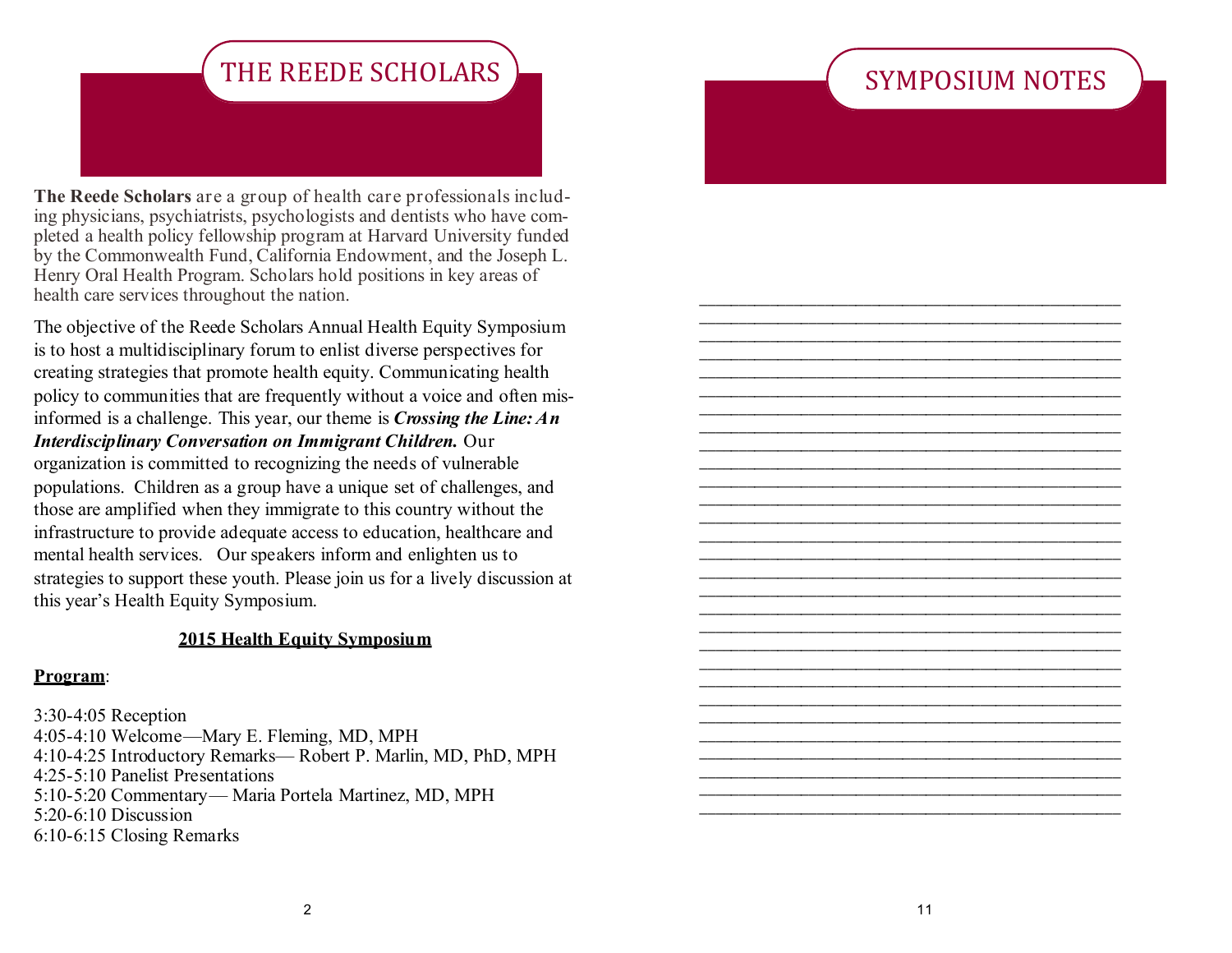# REEDE SCHOLARS, INC.

### History and Mission

The Reede Scholars Health Equity Symposium was established to honor Joan Y. Reede, a mentor, inspirational leader, and tireless advocate for vulnerable populations. The Reede Scholars, Inc. is the alumni organization of the Mongan Commonwealth Fund Fellowship Program in Minority Health Policy, California Endowment Scholars in Health Policy, and Joseph L. Henry Oral Health Fellowship programs at Harvard Medical School.



#### **MISSION**

The mission of the organization is to transform health policy through education, research, policy and practice to improve human health and well being.

#### **GOALS**

Our growing network of scholars seeks to achieve the following goals.

- Ensure high quality health care and public health services for all populations.
- Enhance measurement an surveillance of targeted public health and health care goals in disadvantaged/vulnerable populations.
- Develop, implement, and evaluate health policies that address social determinants of health and leading causes of morbidity and death.
- Engage communities we serve through dialogue, education, and civic participation to advocate for improved health, community empowerment, and health equity.
- Support endeavors to educate future Reede Scholars.

## **Robert P. Marlin, MD, PhD, MPH**

MODERATOR

Robert P. Marlin, MD, PhD, MPH is the Director of Coordinated Care Program for Political Violence Survivors, Director of the Refugee Health Assessment Program, and staff physician in the Department of Medicine at the Cambridge Health Alliance (CHA). He is a primary care internal medicine physician at CHA's East Cambridge Health Center in Cambridge, MA, where he also previously served as interim Medical Director. Dr. Marlin is an Instructor in Medicine at Harvard Medical



School. At CHA he also serves as a member of the Diversity Council and directs the Seminar on Global Health and Human Rights. Dr. Marlin received his medical degree from the State University of New York at Stony Brook School of Medicine, his Ph.D. in anthropology from Rutgers, The State University of New Jersey, and his M.P.H. in healthy policy from the Harvard School of Public Health. His training includes an internal medicine residency at the Cambridge Health Alliance and the Mongan Commonwealth Fund Fellowship in Minority Health Policy at Harvard Medical School, where he focused on the intersection of U.S. health and immigration policy. Dr. Marlin's current work focuses on the integration of care for vulnerable patients, the use of information technology to improve the care of limited English proficient patients, and the development of community-based interventions to advance the health and wellbeing of vulnerable populations.

<sup>\*\*\*</sup>The Commonwealth Fund renamed the Fellowship as The Mongan Commonwealth Fund Fellowship in Minority Health Policy in honor of Dr. James J. Mongan, an innovative leader in health care delivery system transformation with a strong commitment to improving health care for vulnerable populations.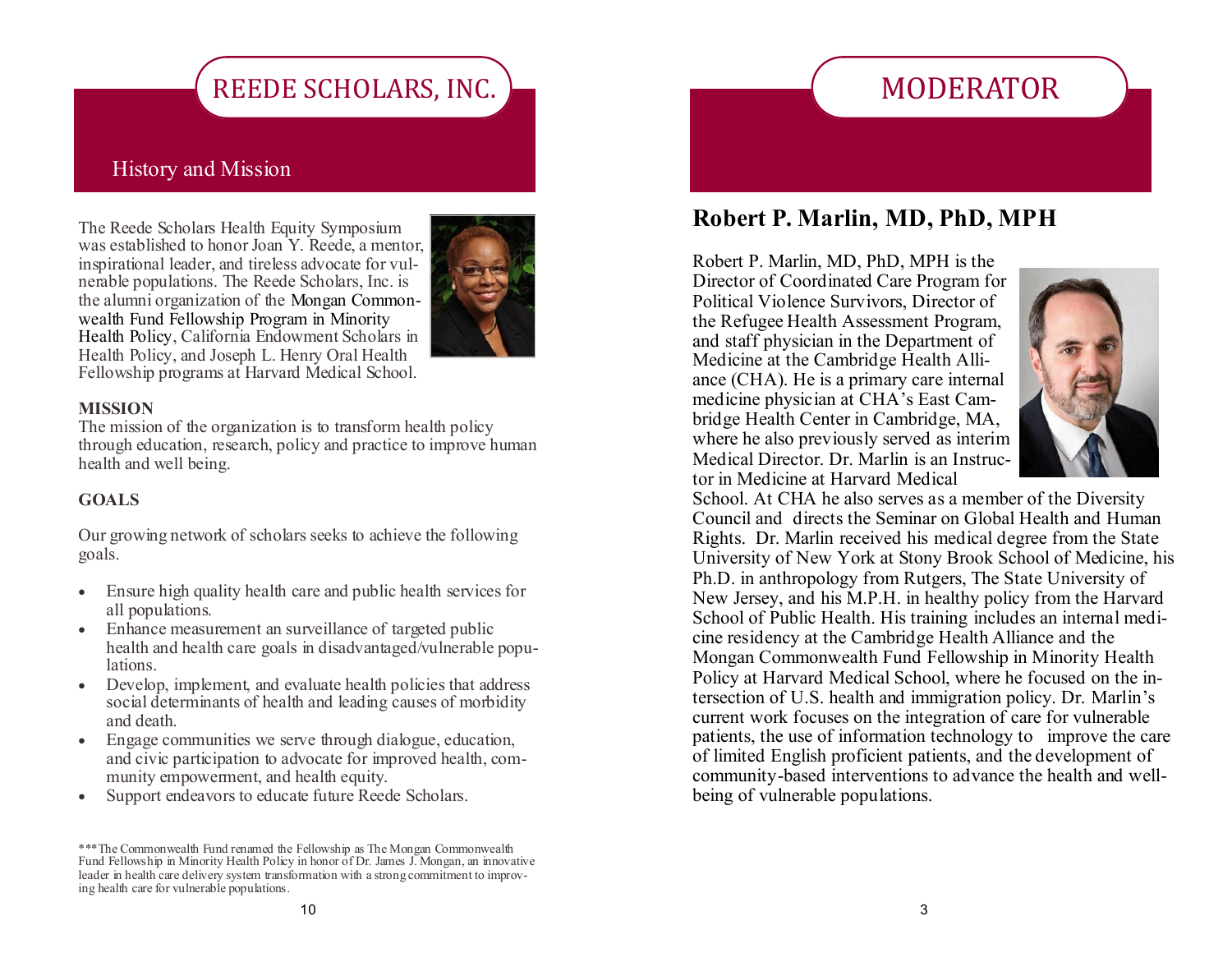# PANELIST

### **Laurie Carafone, JD**

Laurie Carafone is the Supervising Attorney for Pro Bono Programs for the Boston office of Kids in Need of Defense (KIND), where she trains and mentors pro bono attorneys representing unaccompanied immigrant children. Prior to KIND, Laurie represented asylum seekers at



Community Legal Services and Counseling Center in Cambridge, Massachusetts. In 2008, Laurie was selected as a fellow in the Boston Bar Association Public Interest Leadership Program, and in 2009 she received the Women of Justice award from the Women's Bar Association. Laurie was named by Boston Magazine as the Rising Star in the Non-Profit sector in 2010 and 2013, and as a Top Women Attorney Rising Star in 2014 . Laurie earned her law degree, cum laude, from the University of Michigan Law School, where she was chosen as a Ford Outstanding Woman Law Scholar and a Bergstrom Child Welfare Fellow. She earned her B.A. in literature, cum laude, from Dartmouth College and a master's degree in theological studies from Harvard Divinity School.

## **Maria Portela Martinez, MD, MPH**

**COMMENTATOR** 

Maria Portela is a Family Medicine Physician and a former 2013 Mongan Commonwealth Fund Fellow. Currently, she works at Health Resources Services Administration where she serves as the Branch Chief of Medical Training and Geriatrics at the Division of Medicine and Dentistry within the Bureau of Health Workforce. Previously, Maria worked



as a full time clinician and was a Harvard Medical School Appointee for the Office of Diversity Inclusion and Community Partnership. Maria is passionate about reaching vulnerable populations and has led community outreach programs that serve the underserved and immigrant populations such as the former Migrant Health Educational Program and the Healthy Avondale Partnership. In 2012, Maria worked on a picture-audio documentary called "En Sus Zapatos" that raised awareness by highlighting the challenges that Hispanic immigrants face when accessing the health care system. Later in 2014, Maria presented during her fellowship year her practicum project to America's Essential Hospitals entitled: Immigrants: Waiting for Health and Immigration Reform. Maria is passionate about increasing health equity and volunteers in boards and committees belonging to the Reede Scholars Alumni, the National Hispanic Medical Association, and Building the Next Generation of Academic Physicians. Her most recent publication consisted of a comparative assessment of insurance and access to care in Puerto Rico and the United States.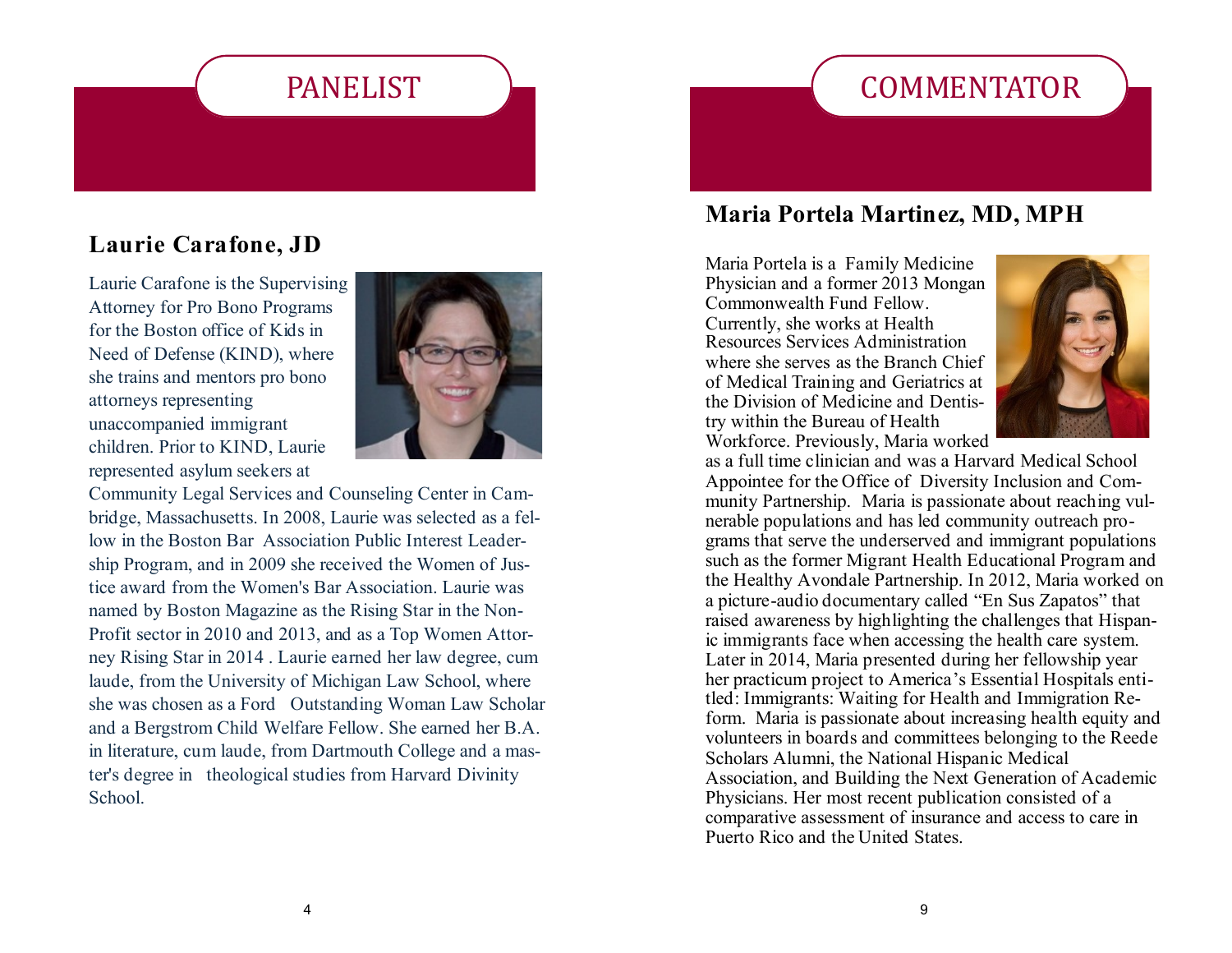# PANELIST

# PANELIST

## **Rebecca Lowenhaupt, PhD**

Dr. Rebecca Lowenhaupt, PhD is an Assistant Professor of Educational Leadership in the Lynch School of Education at Boston College. She holds a bachelor's and master's degree from Harvard University and a PhD in educational leadership and policy analysis from the University of Wisconsin-Madison. She completed a postdoctoral fellowship at Northwestern University. Drawing on multiple



methods of empirical research, including survey methods, social network analysis, and qualitative analysis, her work investigates educational leadership and policy in the context of immigration, with a focus on new immigrant destinations. Her scholarship has appeared in several academic journals, including the *A merican Education Research Journal*, *Education & Urban Society* and the *Journal of Educational Administration*. She has received funding for her research from the Spencer Foundation and the National Science Foundation. A former middle-school teacher, she remains committed to helping schools design meaningful, equitable educational opportunities for immigrant youth.

## **Rebecca Lambert, MD**

Rebecca Lambert, MD is a primary care pediatrician at the MGH Chelsea Healthcare Center and Instructor in Pediatrics at Harvard Medical School. A large proportion of her patients are recent immigrants from Guatemala, Honduras and El Salvador. Dr. Lambert serves as the school physician for the Chelsea Public



Schools. From 2008-2009 she worked in the New York City Department of Health and Mental Hygiene's District Public Health Office in East Harlem, where her projects focused on school health, asthma and obesity initiatives. Dr. Lambert received her medical degree from Weill Cornell Medical College in 2010 and completed her pediatrics residency at Massachusetts General Hospital in 2013.